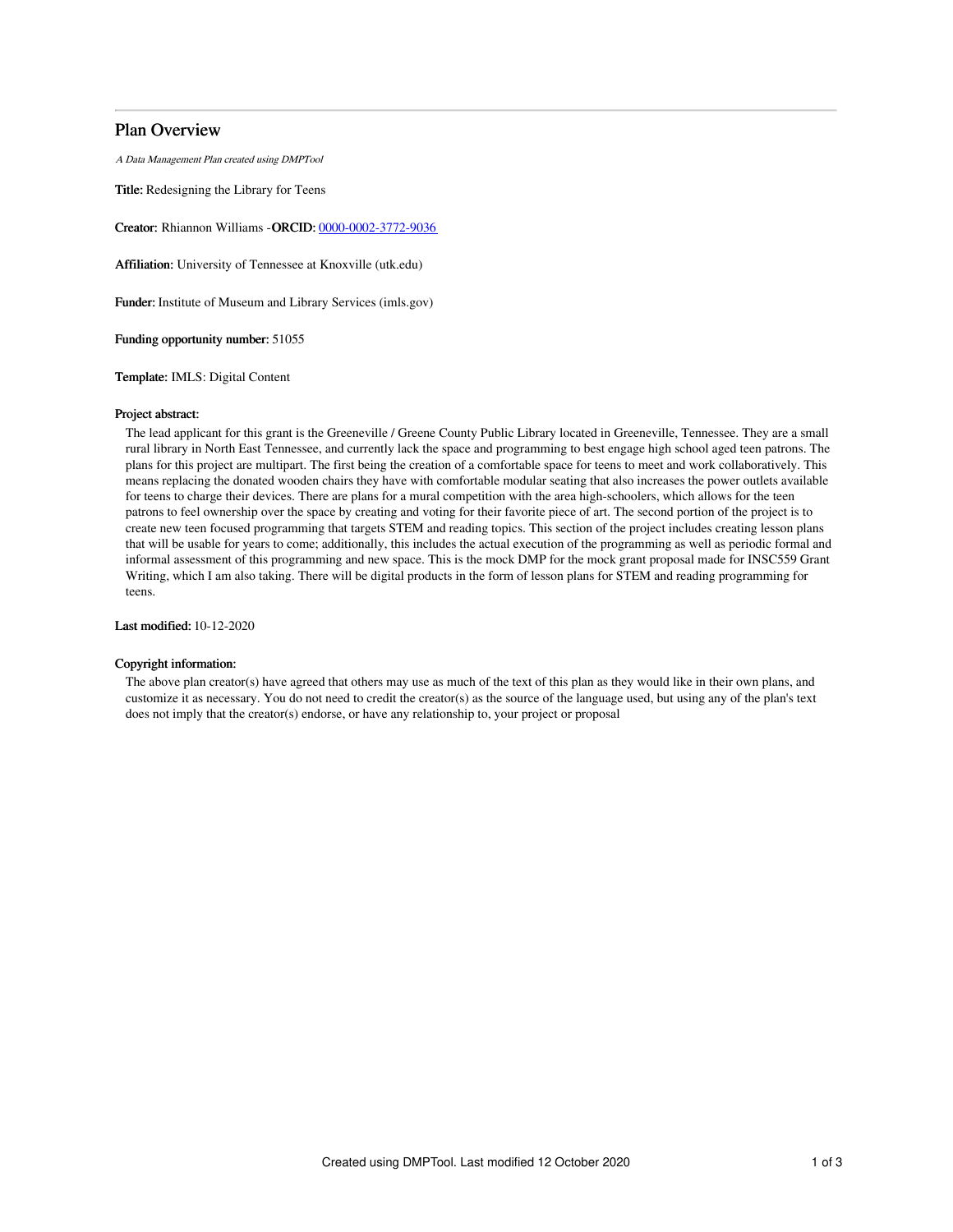# Redesigning the Library for Teens

# I. Mandatory: Intellectual Property Rights and Permissions

#### What will be the intellectual property status of the digital products (content, resources, assets, software, or datasets) you intend to create? who will hold the copyright(s)? How will you explain property rights and permissions to potential users (for example, by assigning a non-restrictive license such as BSD, GNU, MIT, or Creative Commons to the product)? Explain and justify your licensing selections.

The lesson plans will be made available online via our website and will be assigned a Creative Commons Attribution-Noncommercial license to allow other libraries or teachers to use these valuable lesson plans. This allows others to use the plans and adapt them to their own specific needs, while still requiring attribution and not allowing for commercial uses. There will be a README file included in the download as well as a notice on the download page on the website that notes the requirements of attribution and non-commercial use.

#### What ownership rights will your organization assert over the new digital products and what conditions will you impose on access and use? Explain and justify any terms of access and conditions of use and detail how you will notify potential users about relevant terms and conditions.

The Greeneville / Greene County library will retain ownership rights over the lesson plans, in such that our name will appear on all materials and we will keep the original copies of the materials. There are two limits on use: one is the requirement of attribution when using outside of the Greeneville / Greene County Public Library. The second is that the lesson plans must not be used for commercial use. Users will be notified of these terms on the download webpage on our website, as well as in the README file that accompanies the download in the .zip file.

#### If you will create any products that may involve privacy concerns, require obtaining permissions or rights, or raise any cultural sensitivities, describe the issues and how you plan to address them.

There will be no privacy or cultural sensitivity concerns in the materials created for this project.

# II. Creating or Collecting New Digital Content, Resources, or Assets

#### Describe the digital content, resources, or assets you will create or collect, the quantities of each type, and format you will use.

There will be a collection of lesson plans created for this project. These include researched information on a topic related to either Science, Technology, Engineering, and Math (STEM) or reading. All lesson plans include a craft or activity element, a presentation of material and information on the topic of the lesson, and a space to assess the success of the lesson. Included in the lesson plan is a list of materials needed to create the craft, as well as construction directions and photographs to better explain the construction.

The lesson plans will be saved as .pdf files for easy distribution and editing for changes.

The anticipated number of lessons created in this project is 40 lesson plans.

#### List the equipment, software, and supplies that you will use to create the content, resources, or assets, or the name of the service provider who will perform the work. Materials needed to create the lesson plans:

- Computer with Microsoft Word to write and arrange the lessons
- Camera or phone to take photographs of activity or craft construction

### List all the digital file formats (e.g., XML, TIFF, MPEG) you plan to use, along with the relevant information about the appropriate quality standards (e.g., resolution, sampling rate, pixel dimensions).

The working document for all lesson plans will be .DOCX or Microsoft Word documents. The final products will be be .PDF files.

# III. Workflow and Asset Maintenance/Preservation

#### Describe your quality control plan (i.e., how you will monitor and evaluate your workflow and products).

The lesson plans will be created by the Teen Librarian and Youth Librarians. The plans will be assessed and looked over by the other librarians for areas of improvement or mistakes before publishing to the website.

Describe your plan for preserving and maintaining digital assets during and after the award period of performance. Your plan may address storage systems, shared repositories, technical documentation, migration planning, and commitment of organizational funding for these purposes. Please note: You may charge the federal award before closeout<br>for the costs of publication or sharing of research re

The original files for the lesson plans will be saved on computers at the library, as well as through our Google Drive account for the library. The files will remain on the website for the foreseeable future, and new lesson plans will be added as they are created.

### IV. Metadata

#### Describe how you will produce any and all technical, descriptive, administrative, or preservation metadata. Specify which standards you will use for the metadata structure (e.g. MARC, Dublin Core, Encoded Archival Description, PBCore, PREMIS) and metadata content (e.g. thesauri).

Since the lesson plans will be accessible through our catalog, typical descriptive and administrative metadata will be noted by our Integrated Library System (ILS) in MARC format.